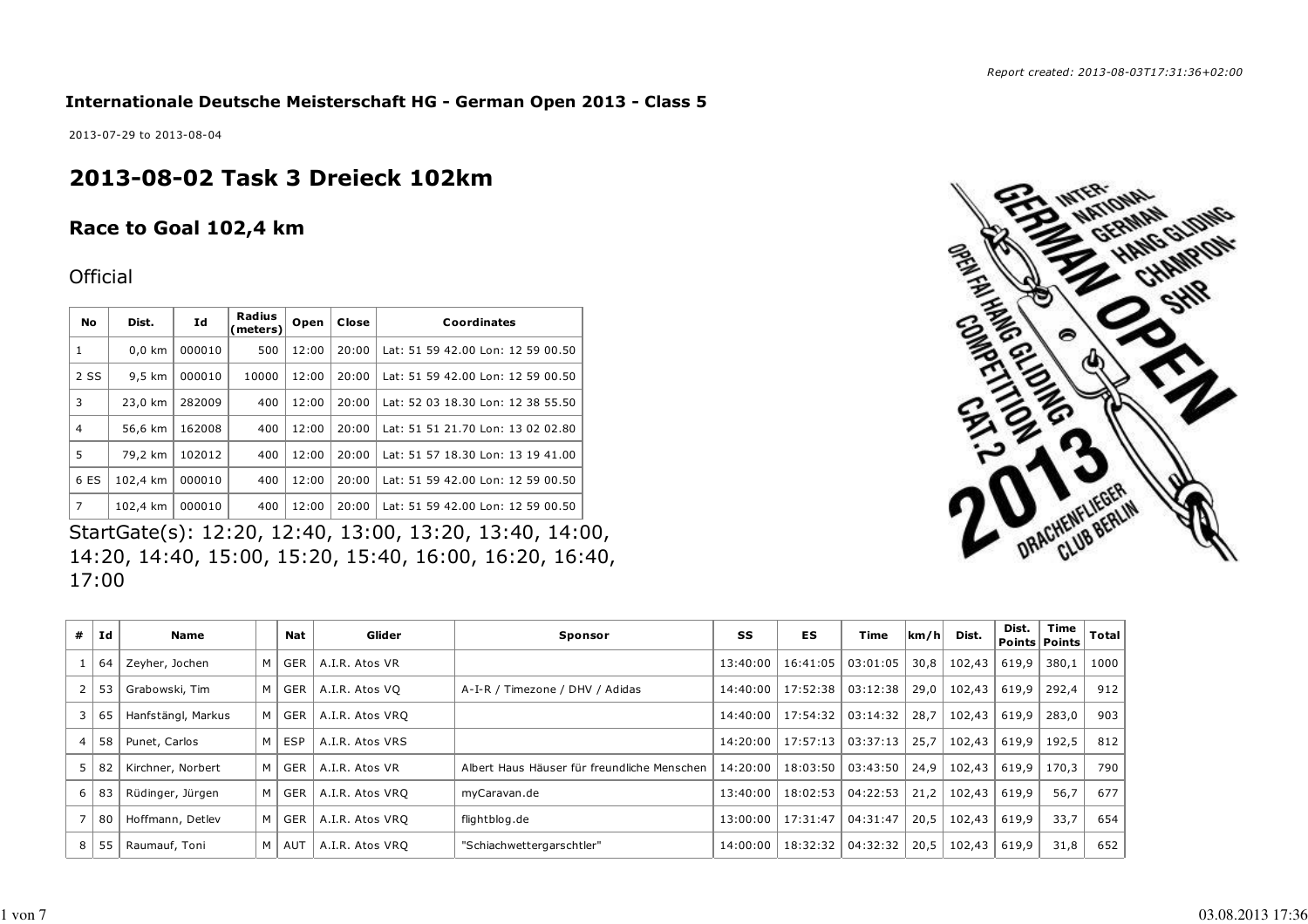| #  | Ιd | <b>Name</b>           |   | <b>Nat</b> | Glider                 | <b>Sponsor</b>                 | SS       | <b>ES</b> | Time | km/h | Dist.  | Dist. | Time<br>Points Points | Total |
|----|----|-----------------------|---|------------|------------------------|--------------------------------|----------|-----------|------|------|--------|-------|-----------------------|-------|
| 9  | 54 | Kamml, Dieter         | M | <b>GER</b> | A.I.R. Atos            | DCB-Ruhpolding                 | 13:40:00 |           |      |      | 100,92 | 615,4 |                       | 615   |
| 10 | 61 | Ripkens, Dirk         | М | <b>GER</b> | A.I.R. Atos VR         | ich                            | 14:00:00 |           |      |      | 98,34  | 604,9 |                       | 605   |
| 11 | 76 | Kühn, Manfred         | M | GER        | Aeros Phantom          |                                | 14:40:00 |           |      |      | 72,46  | 508,6 |                       | 509   |
| 12 | 62 | Wilms, Helmut         | М | <b>GER</b> | Fly Design Ghostbuster | Keiner                         | 13:40:00 |           |      |      | 63,30  | 471,6 |                       | 472   |
| 12 | 63 | Schreiner, Thomas     | М | GER        | A.I.R. Atos VR         |                                | 14:20:00 |           |      |      | 63,27  | 471,5 |                       | 472   |
| 14 | 90 | Härtl, Matthias       | М | <b>GER</b> | A.I.R. Atos VR         |                                | 13:40:00 |           |      |      | 62,64  | 467,7 |                       | 468   |
| 15 | 57 | Krenz, Uwe            | М | GER        | A.I.R. Atos VX         | be-a-bird.de                   | 14:20:00 |           |      |      | 59,98  | 451,2 |                       | 451   |
| 16 | 87 | Mayer, Alfred         | М | <b>GER</b> | A.I.R. Atos VRQ        |                                | 14:00:00 |           |      |      | 59,57  | 448,4 |                       | 448   |
| 17 | 68 | Füllgraebe, Michael   | М | <b>GER</b> | A.I.R. Atos VRQ        |                                | 14:40:00 |           |      |      | 58,74  | 441,7 |                       | 442   |
| 18 | 81 | Heer, Rudolf          | М | <b>AUT</b> | A.I.R. Atos VR         |                                | 14:40:00 |           |      |      | 56,97  | 425,7 |                       | 426   |
| 19 | 77 | Vos, Jakob            | М | <b>NED</b> | A.I.R. Atos VX         | Zahnarztpraxis Niedergoersdorf | 13:40:00 |           |      |      | 56,85  | 424,5 |                       | 425   |
| 20 | 52 | Müglich, Dieter       | М | GER        | A.I.R. Atos VR         |                                | 14:00:00 |           |      |      | 56,23  | 417,6 |                       | 418   |
| 21 | 60 | Rössler, Rainer       | М | <b>GER</b> | A.I.R. Atos VRQ        |                                | 14:00:00 |           |      |      | 53,53  | 384,8 |                       | 385   |
| 22 | 59 | Veit, Manfred         | М | GER        | A.I.R. Atos VR         | Lasertechnik Schages           | 14:00:00 |           |      |      | 50,97  | 356,9 |                       | 357   |
| 23 | 71 | Vaupel, Manfred       | M | GER        | A.I.R. Atos VRQ        |                                | 13:40:00 |           |      |      | 50,81  | 355,2 |                       | 355   |
| 24 | 94 | Schäfer, Knud         | М | <b>GER</b> | A.I.R. Atos N          |                                | 13:40:00 |           |      |      | 49,54  | 340,0 |                       | 340   |
| 25 | 84 | Baisch, Markus        | М | <b>GER</b> | A.I.R Atos VRS         |                                | 13:40:00 |           |      |      | 48,91  | 332,8 |                       | 333   |
| 26 | 75 | Schumacher, Georg     | М | <b>GER</b> | A.I.R. Atos VQ         | Gute Ute                       | 14:00:00 |           |      |      | 48,72  | 330,5 |                       | 331   |
| 27 | 92 | Rameil, Hugo          | М | <b>GER</b> | A.I.R. Atos VR         |                                | 14:20:00 |           |      |      | 48,35  | 325,8 |                       | 326   |
| 28 | 56 | Braun, Lothar         | М | <b>GER</b> | A.I.R. Atos VR         |                                | 13:40:00 |           |      |      | 44,84  | 284,5 |                       | 285   |
| 29 | 70 | Müller, Neithard      | М | <b>GER</b> | A.I.R. Atos VX         |                                | 13:40:00 |           |      |      | 43,34  | 267,8 |                       | 268   |
| 30 | 72 | Härtl, Rainer         | М | <b>GER</b> | A.I.R. Atos VR         |                                | 14:00:00 |           |      |      | 39,04  | 223,5 |                       | 224   |
| 31 | 51 | Friedemann, Peter     | М | <b>GER</b> | A.I.R. Atos VR         |                                | 13:20:00 |           |      |      | 36,51  | 206,3 |                       | 206   |
| 32 | 93 | Scheibl, Robert       | М | <b>GER</b> | A.I.R. Atos C          |                                | 13:40:00 |           |      |      | 36,00  | 202,7 |                       | 203   |
| 33 | 69 | Diller, Klaus         | М | <b>GER</b> | A.I.R. Atos VR         |                                | 14:00:00 |           |      |      | 32,51  | 177,3 |                       | 177   |
| 33 | 67 | Neumann, Ulf          | М | <b>GER</b> | A.I.R. Atos-VR         |                                | 14:40:00 |           |      |      | 32,42  | 176,7 |                       | 177   |
| 35 | 78 | Langhans, Klaus-Peter | M | GER        | A.I.R. Atos V          |                                | 14:00:00 |           |      |      | 28,60  | 146,0 |                       | 146   |
| 36 | 85 | Haeffner, Dirk        | М | GER        | A.I.R. Atos VX         | www.jelka-haeffner.de          | 15:00:00 |           |      |      | 22,28  | 102,5 |                       | 103   |
| 37 | 73 | Wozny, Eckard         | М | <b>GER</b> | A.I.R. Atos            |                                | 17:00:00 |           |      |      | 21,51  | 98,6  |                       | 99    |
| 38 | 88 | Bockhold, Lars        | M | <b>GER</b> | Guggenmos ESC          |                                | 13:40:00 |           |      |      | 14,14  | 58,2  |                       | 58    |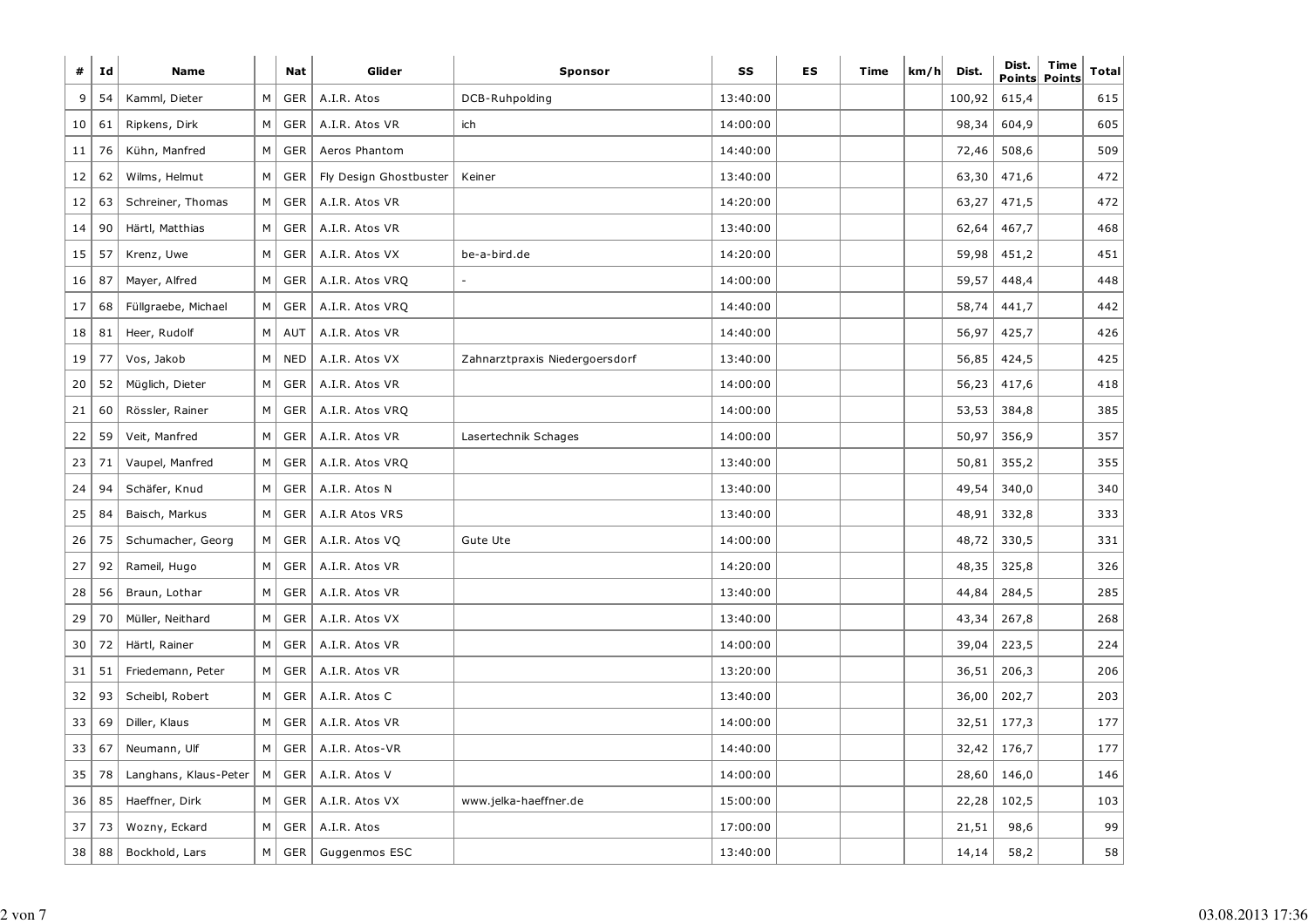#### **Notes**

| Ιd | <b>Name</b>       | Note                        |
|----|-------------------|-----------------------------|
| 82 | Kirchner, Norbert | Warnung: Einflug Luftraum C |
| 92 | Rameil, Hugo      | Warnung: Einflug Luftraum C |
| 94 | Schäfer, Knud     | Warnung: Einflug Luftraum C |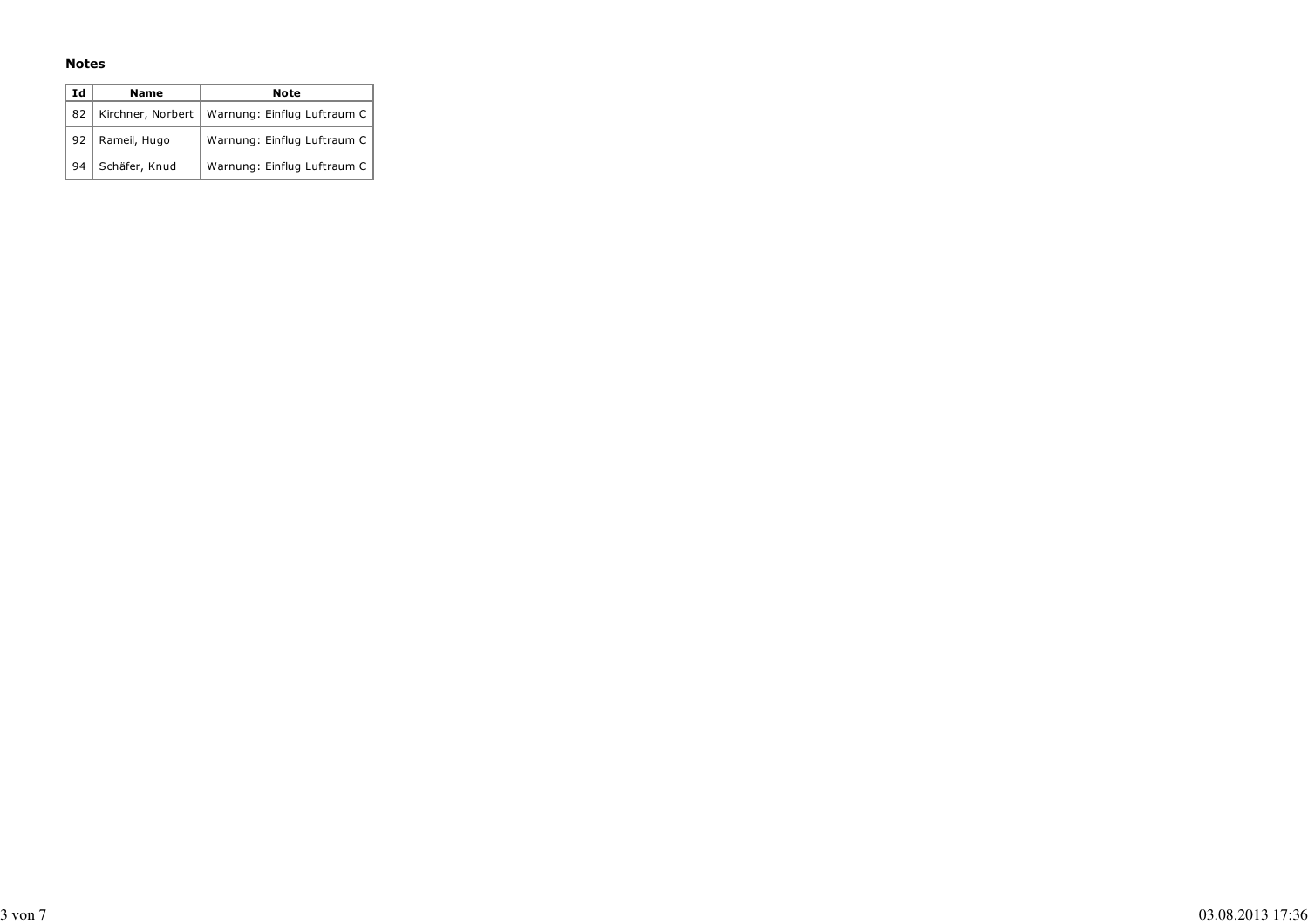#### **Pilots absent from task (ABS)**

| Ιd   | Name                      |
|------|---------------------------|
| 79 I | Nisser, Wolfgang          |
| 91   | Luczynski, Thomas Gerhard |

**Pilots not yet processed (NYP)**

**Id Name**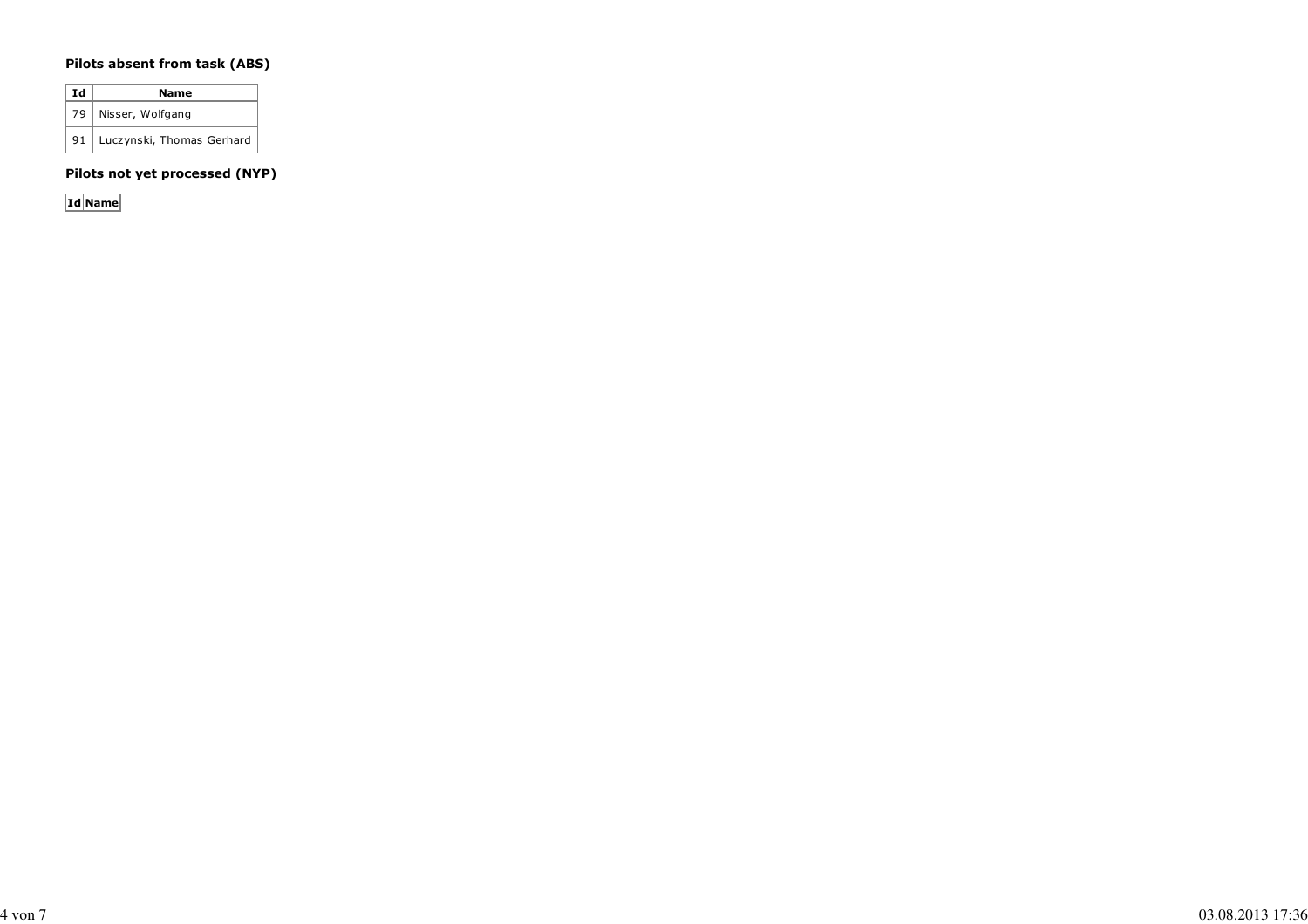#### **Task statistics**

| param                           | value                     |
|---------------------------------|---------------------------|
| ss_distance                     | 92.956                    |
| task_distance                   | 102.427                   |
| launch_to_ess_distance          | 102.427                   |
| no_of_pilots_present            | 38                        |
| no_of_pilots_flying             | 38                        |
| no_of_pilots_lo                 | 30                        |
| no_of_pilots_reaching_nom_dist  | 23                        |
| no of pilots reaching es        | 8                         |
| no_of_pilots_reaching_goal      | 8                         |
| sum flown distance              | 2330.681                  |
| best dist                       | 102.427                   |
| best_time                       | 3.01805555555556          |
| worst_time                      | 4.54222222222222          |
| no_of_pilots_in_competition     | 40                        |
| no_of_pilots_landed_before_stop | 0                         |
| sum_dist_over_min               | 1950.681                  |
| sum_real_dist_over_min          | 1950.681                  |
| sum_flown_distances             | 2330.681                  |
| best_real_dist                  | 102.427                   |
| last_start_time                 | 2013-08-02T17:00:00+02:00 |
| first_start_time                | 2013-08-02T13:00:00+02:00 |
| first_finish_time               | 2013-08-02T16:41:05+02:00 |
| max_time_to_get_time_points     | 4.75531073415067          |
| no_of_pilots_with_time_points   | 8                         |
| k                               | 0.210526315789474         |
| arrival_weight                  | 0                         |
| departure_weight                | 0                         |
| leading_weight                  | 0                         |
| time_weight                     | 0.38008106137921          |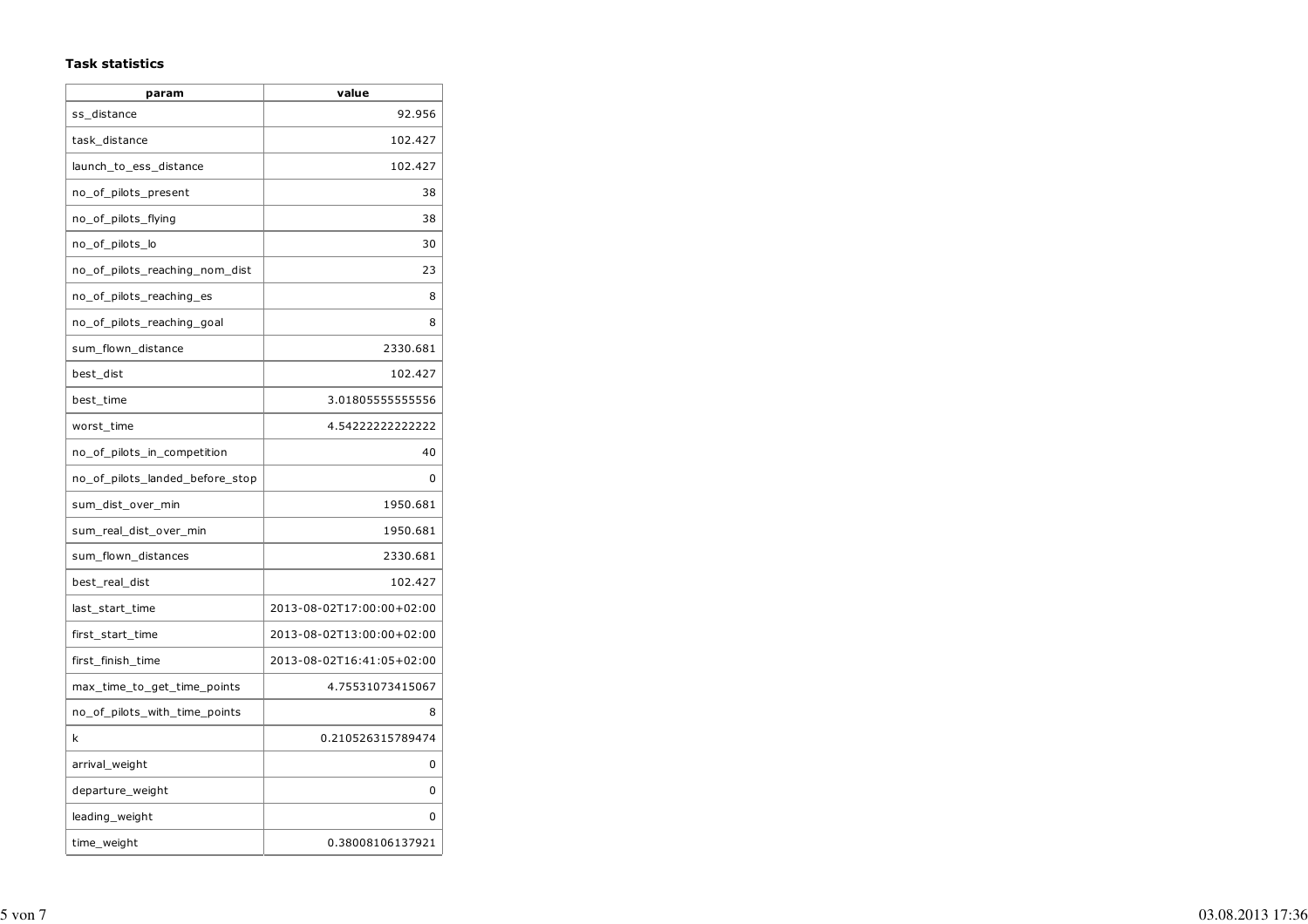| param                        | value            |
|------------------------------|------------------|
| distance_weight              | 0.61991893862079 |
| smallest leading coefficient | 0                |
| available_points_distance    | 619.91893862079  |
| available_points_time        | 380.08106137921  |
| available_points_departure   | 0                |
| available_points_leading     | ŋ                |
| available_points_arrival     | 0                |
| time_validity                | 1                |
| launch_validity              | 1                |
| distance_validity            | 1                |
| stop_validity                | 1                |
| day_quality                  | 1                |

#### **Scoring formula settings**

| param                                        | value    |
|----------------------------------------------|----------|
| id                                           | GAP2011  |
| use_distance_points                          | 1        |
| use_time_points                              | 1        |
| use_departure_points                         | 0        |
| use_leading_points                           | 0        |
| use arrival position points                  | $\Omega$ |
| use_arrival_time_points                      | 0        |
| time_points_if_not_in_goal                   | 0.8      |
| jump_the_gun_factor                          | O        |
| jump_the_gun_max                             | 0        |
| use_1000_points_for_max_day_quality          | $\Omega$ |
| normalize_1000_before_day_quality            | 0        |
| time_validity_based_on_pilot_with_speed_rank | 1        |
| bonus_gr                                     | 0        |
| no_pilots_in_goal_factor                     | 1        |
| task_stopped_factor                          | 1        |